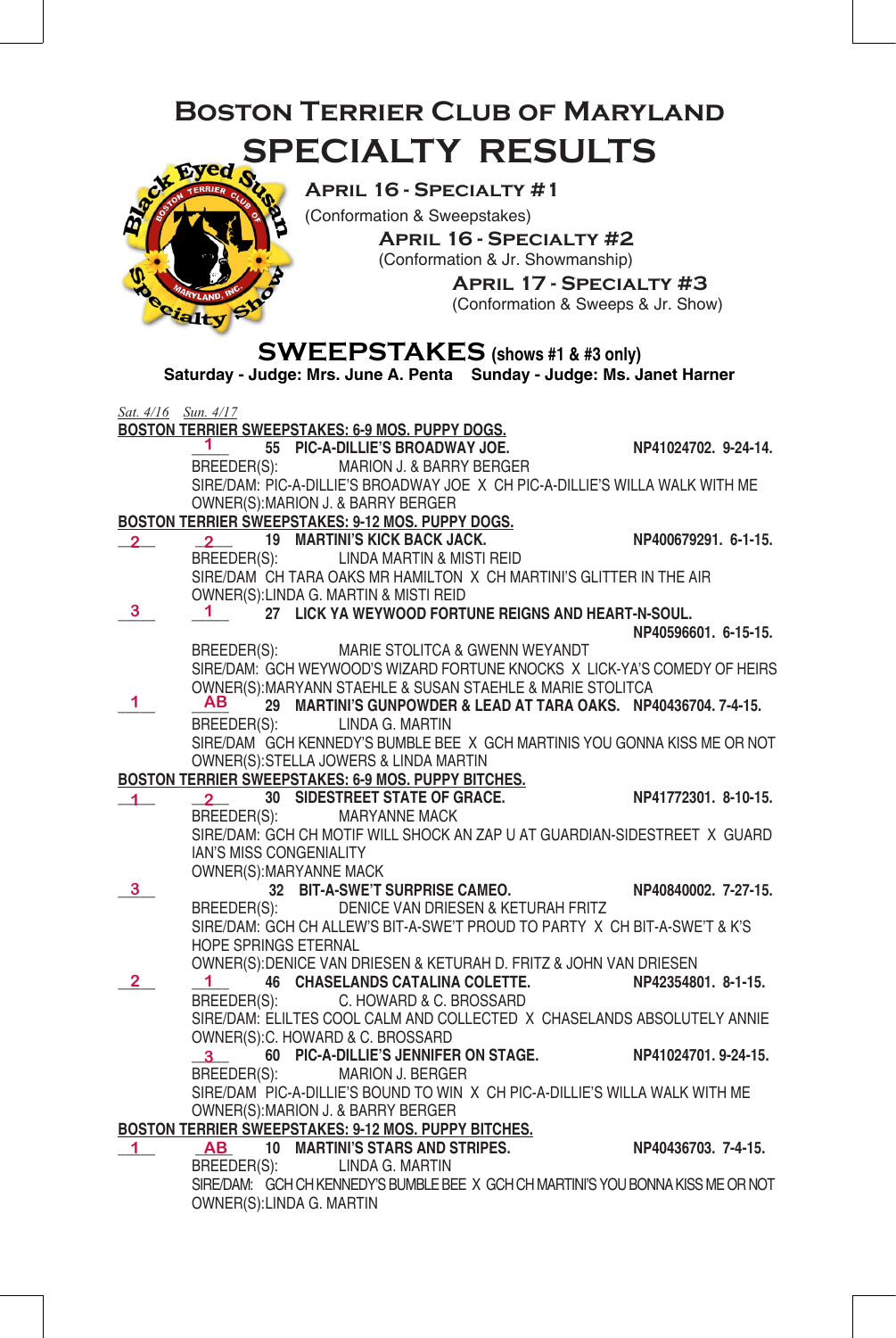|              | 3.                                       | 20 HEARTBEATS DONOTLIETOABBY.                                                                                   |                                                                        |                              | NP40007403. 5-9-15.  |   |
|--------------|------------------------------------------|-----------------------------------------------------------------------------------------------------------------|------------------------------------------------------------------------|------------------------------|----------------------|---|
|              |                                          | BREEDER(S): VICTORIA WILT & MARTHA JANE BADURA                                                                  |                                                                        |                              |                      |   |
|              |                                          | SIRE/DAM: TARBAY N HEARTBEATS HOW SWEET HE IS X CH KEN'S GLIMMER OF SUN                                         |                                                                        |                              |                      |   |
|              | SHINE FOR HEARTBEATS                     |                                                                                                                 |                                                                        |                              |                      |   |
|              |                                          | OWNER(S): VICTORIA WILT & MARTHA JANE BADURA                                                                    |                                                                        |                              |                      |   |
| $\mathbf{2}$ | 1 $\blacksquare$<br>BREEDER(S):          | 28 STORMCREST'S CRICKET AT BRIAR ROSE.                                                                          | RHONDA C. WHITSON & D. M. SOTACK                                       |                              | NP40713803. 6-23-15. |   |
|              |                                          | SIRE/DAM: CH MACKENDRICK THE DAY THE MUSIC DIED @ LBSTR X STORMCREST                                            |                                                                        |                              |                      |   |
|              | <b>TULLAMORE DEW</b>                     |                                                                                                                 |                                                                        |                              |                      |   |
|              |                                          | OWNER(S): RHONDA C. WHITSON & D. M. SOTACK                                                                      |                                                                        |                              |                      |   |
| 4            |                                          | 34 CYN-D'S MARYANNE ANOTHER DAY IN PARADISE. NP40365401. 5-28-15.                                               |                                                                        |                              |                      |   |
|              | BREEDER(S):                              |                                                                                                                 | <b>CYNTHIA PLESSINGER</b>                                              |                              |                      |   |
|              |                                          | SIRE/DAM: GCH YENDORBES JASPER ROCKSTAR AT CYN-D'S X CH CMC MOMA MIA,                                           |                                                                        |                              |                      |   |
|              | HERE WE GO AGAIN CYN-D                   |                                                                                                                 |                                                                        |                              |                      |   |
|              |                                          | OWNER(S): CYNTHIA PLESSINGER                                                                                    |                                                                        |                              |                      |   |
|              |                                          | 50 GLORY B'S MIX'N IT UP AT SUNRIZE. NP40545604. 7-9-15.                                                        |                                                                        |                              |                      |   |
|              |                                          | BREEDER(S): GLORIA SHAVER                                                                                       |                                                                        |                              |                      |   |
|              |                                          | SIRE/DAM: GCH YENDORBES JASPER ROCKSTAR AT CYN-D'S X CH GLORY B'S HANNAH ROST                                   |                                                                        |                              |                      |   |
| 3            | OWNER(S): GLORIA SHAVER                  |                                                                                                                 |                                                                        |                              |                      |   |
|              |                                          | 84 (was originally #47 wrong sex)<br><b>COLONEL LEE'S SUGAR, SPICE AND EVERYTHING NICE.</b>                     |                                                                        |                              | NP40223502. 6-20-15. |   |
|              | BREEDER(S):                              |                                                                                                                 | MRS. CHERYL L. LEE                                                     |                              |                      |   |
|              |                                          | SIRE/DAM: GCH CH COCOLAMUS CREEK'S SMOOTH CRIMINAL X CL. LEE'S BAYLEE'S                                         |                                                                        |                              |                      |   |
|              | <b>IRISH CREAM</b>                       |                                                                                                                 |                                                                        |                              |                      |   |
|              |                                          | OWNER(S): CHERYL LYNN LEE & CLIFFORD JOHN LEE                                                                   |                                                                        |                              |                      |   |
|              |                                          |                                                                                                                 |                                                                        | <u>- Sat. 4/16 Sun. 4/17</u> |                      |   |
|              | <b>BEST PUPPY DOG IN SWEEPSTAKES:</b>    |                                                                                                                 | 29                                                                     | 27.                          |                      |   |
|              |                                          | <b>BEST PUPPY BITCH IN SWEEPSTAKES:</b>                                                                         | <b>10</b>                                                              | 46                           |                      |   |
|              |                                          |                                                                                                                 | BEST PUPPY IN SWEEPSTAKES: 29 46                                       |                              |                      |   |
|              |                                          |                                                                                                                 |                                                                        |                              |                      |   |
|              |                                          |                                                                                                                 | BOS PUPPY IN SWEEPSTAKES: 10 has                                       |                              |                      |   |
|              |                                          |                                                                                                                 |                                                                        |                              |                      |   |
|              |                                          | BOSTON TERRIER SWEEPSTAKES: 12-15 MOS. JUNIOR DOGS.                                                             |                                                                        |                              |                      |   |
|              | 1.                                       | 7 HI-LIFE PNW KILTED LOWLAND WHINS.                                                                             |                                                                        |                              | NP40449001.04-08-15. |   |
|              |                                          | BREEDER(S): KELLY ESTEES & ROBBIE GARVIN & CARMEN THOMPSON                                                      |                                                                        |                              |                      |   |
|              |                                          | SIRE/DAM: GCH CH HI-LIFE PNW BRAMLEY X HI-LIFE PNW KILTED LOWLAND WHINS                                         |                                                                        |                              |                      |   |
| 1            |                                          | OWNER(S): CAROLYN GASTLEY & ROBBI GARVINA & KELLY ESTES                                                         |                                                                        |                              |                      |   |
|              |                                          | 2 23 DAVANE EL'S KING OF POP. NP40250401. 3-18-15.                                                              |                                                                        |                              |                      |   |
| BREEDER(S):  |                                          | JOYCE M. DAVIS & THOMAS J. DAVIS<br>SIRE/DAM: CH DAVANE-TRADER THIS IS IT X CH DAVANE-DUNHOFF PRODIGY           |                                                                        |                              |                      |   |
|              |                                          | OWNER(S): ELLIE BENNETT & JOYCE M. DAVIS & THOMAS J. DAVIS                                                      |                                                                        |                              |                      |   |
| $\mathbf{2}$ |                                          | 25 HEARTBEATS THINKING OUT LOUD.                                                                                |                                                                        |                              | NP39349603. 3-13-15. |   |
|              |                                          | BREEDER(S): VICTORIA WILT & JULIA SMITH CARTER                                                                  |                                                                        |                              |                      |   |
|              |                                          | SIRE/DAM: GCH SABE'S SIMPLY INVINCIBLE X HEARTBEATS LADY OF LORIEN                                              |                                                                        |                              |                      |   |
|              |                                          | OWNER(S): PATRICIA A. SCHMITT & JULIA SMITH CARTER                                                              |                                                                        |                              |                      |   |
|              |                                          | <b>BOSTON TERRIER SWEEPSTAKES: 12-15 MOS. JUNIOR BITCHES.</b>                                                   |                                                                        |                              |                      |   |
|              |                                          | 38 DAVANE SHE'S A BAD MAMA JAMA.                                                                                |                                                                        |                              | NP40250404, 3-18-15. |   |
|              | BREEDER(S):                              |                                                                                                                 | JOYCE M. DAVIS & TOMAS J. DAVIS                                        |                              |                      |   |
|              |                                          | SIRE/DAM: CH DAVANE-TRADER THIS IS IT X CH DAVANE-DUNHOFF PRODIGY<br>OWNER(S): JOYCE M. DAVIS & THOMAS J. DAVIS |                                                                        |                              |                      |   |
|              |                                          |                                                                                                                 |                                                                        |                              |                      |   |
|              |                                          |                                                                                                                 | Sat. 4/16 Sun. 4/17_                                                   |                              |                      |   |
|              | <b>BEST JUNIOR DOG IN SWEEPSTAKES:</b>   |                                                                                                                 | 23                                                                     | 7.                           |                      |   |
|              | <b>BEST JUNIOR BITCH IN SWEEPSTAKES:</b> |                                                                                                                 | 38                                                                     | na                           | 46                   |   |
|              |                                          |                                                                                                                 | BEST JUNIOR IN SWEEPSTAKES: 23<br><b>BOS JUNIOR IN SWEEPSTAKES: 38</b> |                              | $\mathbf{7}$         |   |
|              |                                          |                                                                                                                 |                                                                        |                              |                      |   |
|              |                                          | 46                                                                                                              |                                                                        |                              |                      | 7 |

#### **4-6 MONTH BEGINNER PUPPY (show #3 only) 3**

**Sunday, April 17 - Mrs. Lois A. Sanford**

|              |                                             |                           | Sunday, April 17 - Mrs. Lois A. Santord                                       |       |                                                                                         |
|--------------|---------------------------------------------|---------------------------|-------------------------------------------------------------------------------|-------|-----------------------------------------------------------------------------------------|
|              | 14 —                                        | TARA OAKS RED HIGH HEELS. |                                                                               |       | NP41572801, 12-7-15, BITCH                                                              |
|              | BREEDER(S):                                 |                           | STELLA L. JOWERS                                                              |       |                                                                                         |
|              |                                             |                           | SIRE/DAM: CH TARA OAKS A-GUS-TA WIND X CH TARA OAKS SHADY LADY                |       |                                                                                         |
|              | OWNER(S): STELLA L. JOWERS                  |                           |                                                                               |       |                                                                                         |
|              | 16                                          |                           | TARA OAKS SOME LIKE IT HOT.                                                   |       | NP41573901. 12-7-15. BITCH                                                              |
|              | BREEDER(S): STELLA L. JOWERS                |                           |                                                                               |       |                                                                                         |
|              |                                             |                           |                                                                               |       | SIRE/DAM: CH MARTINI'S IRISH EYES ARE SMILING X GCH TARA OAKS A GIFT FROM PARIS         |
|              | 31                                          |                           | OWNER(S): STELLA JOWERS & MISTI COOK & LINDA MARTIN                           |       | TARA OAKS NOW YOU SEE ME NOW YOU DON'T, NP41572802, 12-7-15, DOG                        |
|              | BREEDER(S):                                 |                           | STELLA L. JOWERS                                                              |       |                                                                                         |
|              |                                             |                           | SIRE/DAM: CH TARA OAKS A-GUS-TA WIND X CH TARA OAKS SHADY LADY                |       |                                                                                         |
|              |                                             |                           | OWNER(S): STELLA JOWERS & SUE TRIVELPIECE                                     |       |                                                                                         |
|              | 33                                          |                           |                                                                               |       | TARA OAKS DOUBLE BARREL IRISH WHISKEY. NP41573902. 12-7-15. DOG                         |
|              | BREEDER(S):                                 |                           | <b>STELLA L. JOWERS</b>                                                       |       |                                                                                         |
|              |                                             |                           |                                                                               |       | SIRE/DAM: CH MARTINIS IRISH EYES ARE SMILING X GCH TARA OAKS A GIFT FROM PARIS          |
|              |                                             |                           | OWNER(S): STELLA JOWERS & LINDA MARTIN & MISTI COOK                           |       |                                                                                         |
|              |                                             |                           |                                                                               |       |                                                                                         |
|              |                                             |                           | BEST 4-6 MO. PUPPY IN SHOW: 14 BEST OF OPPOSITE SEX 4-6 MO. PUPPY IN SHOW: 33 |       |                                                                                         |
|              |                                             |                           |                                                                               |       |                                                                                         |
|              |                                             |                           | <b>JUNIOR SHOWMANSHIP</b> (shows #2 & #3 only)                                |       |                                                                                         |
|              |                                             |                           | Saturday - Judge: Mrs. Alice Watkins Sunday - Judge: Mrs. Lois Sanford        |       |                                                                                         |
|              |                                             |                           |                                                                               |       |                                                                                         |
|              |                                             |                           | BOSTON TERRIER JUNIOR SHOWMANSHIP - OPEN CLASS.                               |       |                                                                                         |
| $\mathbf{2}$ | $2^{\circ}$                                 |                           |                                                                               |       | 37 GCH YENDORBES JASPER ROCKSTAR AT CYN-D'S, NP29715403, 7-26-11.                       |
|              |                                             |                           |                                                                               |       |                                                                                         |
|              | BREEDER(S):                                 |                           | <b>BETTY WARE</b>                                                             |       |                                                                                         |
|              |                                             |                           | SIRE/DAM: CH CYN-D'S JASPER JAX X YENDORBE'S JUST BECKLEY                     |       |                                                                                         |
|              | OWNER(S): CYNTHIA PLESSINGER                |                           | JR HANDLER: KAYLA MASSENGILL#97452922003                                      |       |                                                                                         |
|              | 1.                                          |                           | 62 CH WYNOT SHANNON O'ER CELTIX.                                              |       | NP31772601, 4-20-12.                                                                    |
|              | BREEDER(S): KATHRYN CURRIER                 |                           |                                                                               |       |                                                                                         |
|              |                                             |                           | SIRE/DAM: CH WY-NOT WESTERN CUT GENES X CH WY NOT SMALL TOWN JEWEL            |       |                                                                                         |
|              | OWNER(S): L. BRETT CIPRIOTTI                |                           |                                                                               |       |                                                                                         |
| 1            |                                             |                           | JR. HANDLER: BRIELLY CIPRIOTTI #13165194005                                   |       |                                                                                         |
|              | BREEDER(S):                                 |                           | 64 GCH ANJOLNE'S TABLE DANCER V KAYAS.                                        |       | NP35513501, 5-23-13.<br>LENNI BRETT CIPRIOTTI & ANGELE CIPRIOTTI & BRIELLY J. CIPRIOTTI |
|              | & ADRIENNE HULLENDER                        |                           |                                                                               |       |                                                                                         |
|              |                                             |                           |                                                                               |       | SIRE/DAM: GCH FIVEFORKS' GEOMETRY MATTERS AT KAYAS X WYNOT YO9U CAN BE                  |
|              | MY COWBOY V ELLENNI                         |                           |                                                                               |       |                                                                                         |
|              | OWNER(S): L. B. CIPRIOTTI & A. J. CIPRIOTTI |                           |                                                                               |       |                                                                                         |
|              | 3.<br>66                                    |                           | JR. HANDLER: BRIELLY CIPRIOTTI #13165194005                                   |       | GCH ANJOLNE'S TABLE DANCER V KAYAS. NP35513501, 5-23-13.                                |
|              | BREEDER(S):                                 |                           |                                                                               |       | LENNI BRETT CIPRIOTTI & ANGELE CIPRIOTTI & BRIELLY J. CIPRIOTTI                         |
|              | & ADRIENNE HULLENDER                        |                           |                                                                               |       |                                                                                         |
|              |                                             |                           |                                                                               |       | SIRE/DAM: GCH FIVEFORKS' GEOMETRY MATTERS AT KAYAS X WYNOT YOU CAN BE MY                |
|              | <b>COWBOY V ELLENNI</b>                     |                           |                                                                               |       |                                                                                         |
|              | OWNER(S): L.B. CIPRIOTTI & A. J. CIPRIOTTI  |                           | JR. HANDLER: ANGELE CIPRIOTTI # 13165194004                                   |       |                                                                                         |
|              |                                             |                           |                                                                               |       |                                                                                         |
|              | <b>BEST JUNIOR HANDLER IN SPECIALTY:</b>    |                           |                                                                               | 64 62 |                                                                                         |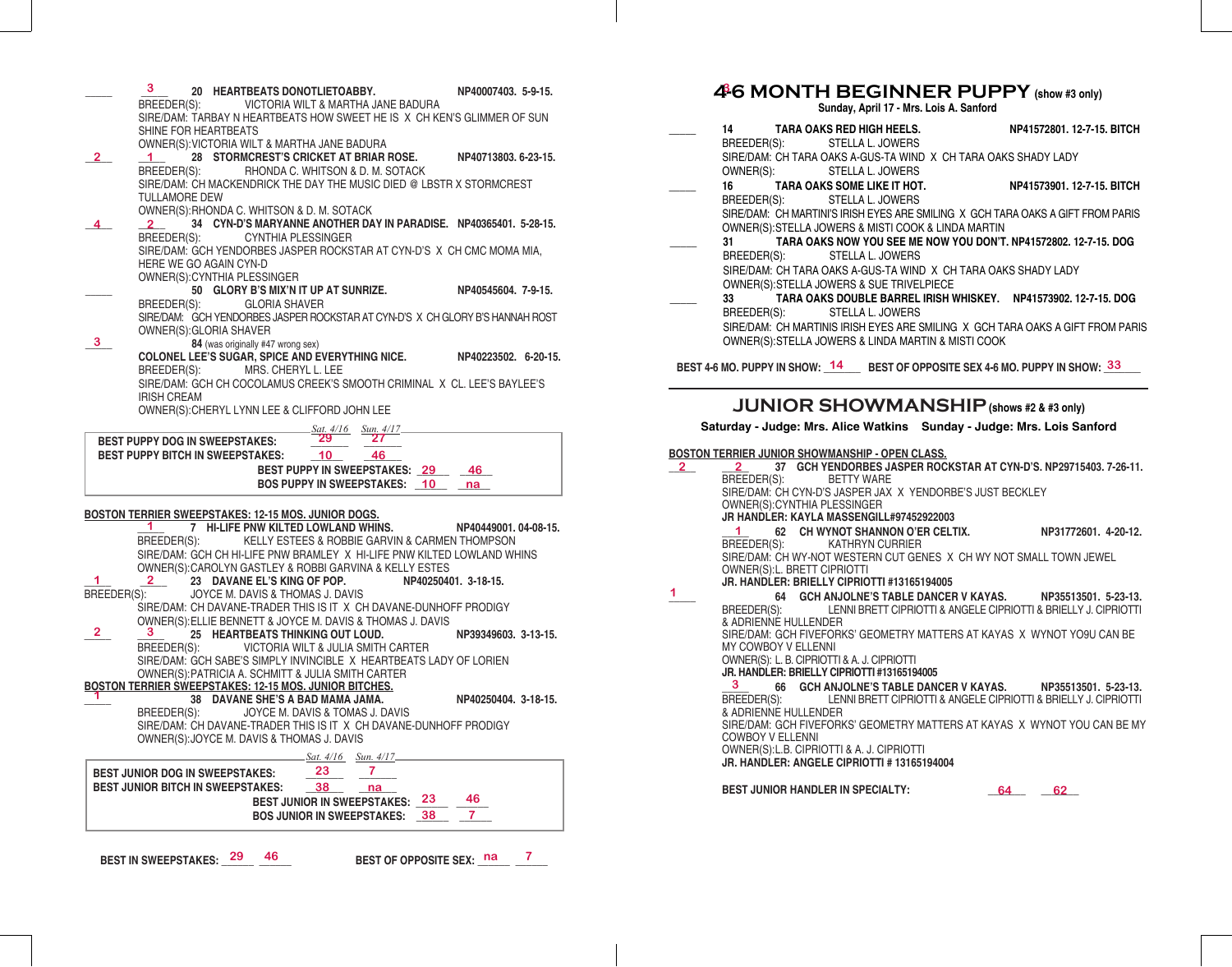# **BREED CLASSES SATURDAY AM, April 16, 2016 - JUDGE: Dr. Gerald Penta**

**SATURDAY PM, April 16, 2016 - JUDGE: Ms. Alice M. Watkins SUNDAY, April 17, 2016 - JUDGE: Mrs. Lois A. Sanford**

|              | <u>Sat. 4/16</u> Sat. 4/16    Sun. 4/17<br><b>BOSTON TERRIER: 6-9 MOS. PUPPY DOGS.</b>                                                                                             |
|--------------|------------------------------------------------------------------------------------------------------------------------------------------------------------------------------------|
|              | 55 PIC-A-DILLIE'S BROADWAY JOE.<br>NP41024702. 9-24-14.<br>MARION J. & BARRY BERGER<br>BREEDER(S):<br>SIRE/DAM: PIC-A-DILLIE'S BROADWAY JOE X CH PIC-A-DILLIE'S WILLA WALK WITH ME |
|              | OWNER(S): MARION J. & BARRY BERGER<br>BOSTON TERRIER: 9-12 MOS. PUPPY DOGS.                                                                                                        |
| $\mathbf{2}$ | 27 LICK YA WEYWOOD FORTUNE REIGNS AND HEART-N-SOUL.<br>$\sim$ 1<br>$\overline{1}$<br>NP40596601 6-15-15                                                                            |
|              | MARIE STOLITCA & GWENN WEYANDT<br>BREEDER(S):<br>SIRE/DAM GCH WEYWOOD'S WIZARD FORTUNE KNOCKS X LICK-YA'S COMEDY OF HEIRS                                                          |
| 1.           | OWNER(S): MARYANN STAEHLE & SUSAN STAEHLE & MARIE STOLITCA<br>29 MARTINI'S GUNPOWDER & LEAD AT TARA OAKS.<br><b>AB</b><br><b>AB</b><br>NP40436704, 7-4-15.                         |
|              | BREEDER(S):<br>LINDA G. MARTIN<br>SIRE/DAM: GCH KENNEDY'S BUMBLE BEE X GCH MARTINIS YOU GONNA KISS ME OR NOT                                                                       |
|              | OWNER(S): STELLA JOWERS & LINDA MARTIN<br>BOSTON TERRIER: 12-18 MOS. JUNIOR DOGS.                                                                                                  |
|              | 7 HI-LIFE PNW KILTED LOWLAND WHINS. NP40449001.04-08-15.<br>1.<br>BREEDER(S):<br>KELLY ESTEES & ROBBIE GARVIN & CARMEN THOMPSON                                                    |
|              | SIRE/DAM: GCH CH HI-LIFE PNW BRAMLEY X HI-LIFE PNW KILTED LOWLAND WHINS<br>OWNER(S): CAROLYN GASTLEY & ROBBI GARVINA & KELLY ESTES                                                 |
| 1            | 1.<br>$2 \pm \sqrt{2}$<br>25 HEARTBEATS THINKING OUT LOUD.<br>NP39349603, 3-13-15.<br>VICTORIA WILT & JULIA SMITH CARTER<br>BREEDER(S):                                            |
|              | SIRE/DAM: GCH SABE'S SIMPLY INVINCIBLE X HEARTBEATS LADY OF LORIEN<br>OWNER(S): PATRICIA A. SCHMITT & JULIA SMITH CARTER                                                           |
|              | <b>BOSTON TERRIER: BRED BY EXHIBITOR DOGS, UNDER 15 LBS.</b><br>19 MARTINI'S KICK BACK JACK.<br>NP400679291. 6-1-15.                                                               |
| $\mathbf{1}$ | $1 -$<br>1<br>BREEDER(S):<br>LINDA MARTIN & MISTI REID                                                                                                                             |
|              | SIRE/DAM: CH TARA OAKS MR HAMILTON X CH MARTINI'S GLITTER IN THE AIR<br>OWNER(S): LINDA G. MARTIN & MISTI REID<br>BOSTON TERRIER: BRED BY EXHIBITOR DOGS OVER 15 LBS.              |
| 1            | 23 DAVANE EL'S KING OF POP. NP40250401.3-18-15.<br>1.<br>$\sim$ 1                                                                                                                  |
|              | JOYCE M. DAVIS & THOMAS J. DAVIS<br>BREEDER(S):                                                                                                                                    |
|              | SIRE/DAM: CH DAVANE-TRADER THIS IS IT X CH DAVANE-DUNHOFF PRODIGY<br>OWNER(S): ELLIE BENNETT & JOYCE M. DAVIS & THOMAS J. DAVIS                                                    |
|              | 53 PIC-A-DILLIE'S HE'S A BOOMER.<br>NP38776601.7-2-14.<br>AB<br>AB.<br>MARION J. & BARRY BERGER<br>BREEDER(S):                                                                     |
|              | SIRE/DAM: CH PIC-A-DILLIE'S BO-K BODACIOUS X PIC-A-DILLIE'S SWEETHEART<br>OWNER(S): MARION J. & BARRY BERGER                                                                       |
|              | <b>BOSTON TERRIER: AMERICAN BRED DOGS.</b>                                                                                                                                         |
| 1.           | 1 9 LICK-YA WEYWOOD'S MORSE CODE.<br>NP40596501.3-26-14.<br>1.                                                                                                                     |
|              | MARIE STOLITCA & GWENN WEYANDT<br>BREEDER(S):                                                                                                                                      |
|              | SIRE/DAM: GCH WEYWOOD'S WIZARD OF MENLO PARK X LICK-YA'S COMEDY OF HEIRS<br>OWNER(S): MARIA STOLITCA & GWENN WEYANDT                                                               |
|              |                                                                                                                                                                                    |
|              | WINNERS DOG: 29 23 23<br>RESERVE WINNERS DOG: 27 19 1                                                                                                                              |
|              | <b>NON-REGULAR SINGLE DOG CLASSES</b>                                                                                                                                              |
|              | Sat. 4/16 Sat. 4/16 Sun. 4/17<br><b>BOSTON TERRIER: VETERAN DOGS.</b>                                                                                                              |
| 1.           | $\mathbf{1}$<br>1 43 GCH ALLEW'S BIT-A-SWE'T PROUD TO PARTY.<br>NP12759005.2-5-06.                                                                                                 |
|              | ALMA BETTENCOURT & DENICE VAN DRIESEN<br>BREEDER(S):<br>SIRE/DAM: CH IVY ROSE QUINCY X CH ALLEW'S BIT-A-SWE'T CHARITY                                                              |

OWNER(S):JOHN & DENICE VAN DRIESEN

|                | Sat. 4/16 Sat. 4/16 Sun. 4/17                      |                                                                                                                                             |                      |
|----------------|----------------------------------------------------|---------------------------------------------------------------------------------------------------------------------------------------------|----------------------|
|                | <b>BOSTON TERRIER: 6-9 MOS. PUPPY BITCHES.</b>     |                                                                                                                                             |                      |
| 1.             |                                                    | 1 30 SIDESTREET STATE OF GRACE. NP41772301.8-10-15.                                                                                         |                      |
|                | BREEDER(S): MARYANNE MACK                          |                                                                                                                                             |                      |
|                |                                                    | SIRE/DAM: GCH CH MOTIF WILL SHOCK AN ZAP U AT GUARDIAN-SIDESTREET X                                                                         |                      |
|                | <b>GUARDIAN'S MISS CONGENIALITY</b>                |                                                                                                                                             |                      |
| 3              | OWNER(S): MARYANNE MACK<br>$\overline{\mathbf{2}}$ | 44 COCOLAMUS' ONE MORE DANCE WITH TALAVERA.                                                                                                 |                      |
|                |                                                    |                                                                                                                                             | NP41041201, 8-31-15. |
|                | BREEDER(S): A. SMUCKER                             |                                                                                                                                             |                      |
|                |                                                    | SIRE/DAM: BGCH TALAVER'S TAKING MATTERS IN HAND AT COCOLAMUS X COCOLAMUS                                                                    |                      |
|                | <b>MIDNIGHT CINDERELLA</b>                         |                                                                                                                                             |                      |
|                |                                                    | OWNER(S): PATRICIA ALLEMAN & MARLENE LIPPERT                                                                                                |                      |
| 2.             |                                                    | 3 2 46 CHASELANDS CATALINA COLETTE. NP42354801. 8-1-15.                                                                                     |                      |
|                |                                                    | BREEDER(S): C. HOWARD & C. BROSSARD                                                                                                         |                      |
|                | OWNER(S): C. HOWARD & C. BROSSARD                  | SIRE/DAM: ELILTES COOL CALM AND COLLECTED X CHASELANDS ABSOLUTELY ANNIE                                                                     |                      |
|                | BOSTON TERRIER: 9-12 MOS. PUPPY BITCHES.           |                                                                                                                                             |                      |
| 3              |                                                    | 2 3 20 HEARTBEATS DONOTLIETOABBY.                                                                                                           | NP40007403.5-9-15.   |
|                |                                                    | BREEDER(S): VICTORIA WILT & MARTHA JANE BADURA                                                                                              |                      |
|                |                                                    | SIRE/DAM: TARBAY N HEARTBEATS HOW SWEET HE IS X CH KEN'S GLIMMER OF SUN                                                                     |                      |
|                | SHINE FOR HEARTBEATS                               |                                                                                                                                             |                      |
|                |                                                    | OWNER(S): VICTORIA WILT & MARTHA JANE BADURA                                                                                                |                      |
| 4              |                                                    | $\frac{3}{100}$ $\frac{2}{100}$ 28 STORMCREST'S CRICKET AT BRIAR ROSE. NP40713803. 6-23-15.<br>BREEDER(S): RHONDA C. WHITSON & D. M. SOTACK |                      |
|                |                                                    |                                                                                                                                             |                      |
|                |                                                    | SIRE/DAM: CH MACKENDRICK THE DAY THE MUSIC DIED @ LBSTR X STORMCREST                                                                        |                      |
|                | <b>TULLAMORE DEW</b>                               |                                                                                                                                             |                      |
|                |                                                    | OWNER(S): RHONDA C. WHITSON & D. M. SOTACK                                                                                                  |                      |
| 2.             | BREEDER(S):                                        | 50 GLORY B'S MIX'N IT UP AT SUNRIZE. NP40545604. 7-9-15.<br><b>GLORIA SHAVER</b>                                                            |                      |
|                |                                                    | SIRE/DAM: GCH YENDORBES JASPER ROCKSTAR AT CYN-D'S X CH GLORY B'S HANNAH ROST                                                               |                      |
|                | OWNER(S): GLORIA SHAVER                            |                                                                                                                                             |                      |
| 1.             | 1.                                                 | 1 84 (originally 47, wrong sex)                                                                                                             |                      |
|                |                                                    | COLONEL LEE'S SUGAR, SPICE AND EVERYTHING NICE. NP40223502. 6-20-15.                                                                        |                      |
|                |                                                    | BREEDER(S): MRS. CHERYL L. LEE                                                                                                              |                      |
|                | <b>IRISH CREAM</b>                                 | SIRE/DAM: GCH CH COCOLAMUS CREEK'S SMOOTH CRIMINAL X CL. LEE'S BAYLEE'S                                                                     |                      |
|                |                                                    | OWNER(S): CHERYL LYNN LEE & CLIFFORD JOHN LEE                                                                                               |                      |
|                | BOSTON TERRIER: 12-18 MOS. JUNIOR BITCHES.         |                                                                                                                                             |                      |
| $\overline{1}$ |                                                    | 1 58 DAVANE I'VE GOT THE WORLD ON A STRING.                                                                                                 |                      |
|                |                                                    |                                                                                                                                             | NP40250402, 3-18-15. |
|                | BREEDER(S):                                        | JOYCE & THOMAS DAVIS                                                                                                                        |                      |
|                |                                                    | SIRE/DAM: CH DAVANE-TRADER THIS IS IT X CH DAVANE-DUNHOFF PRODIGY                                                                           |                      |
|                |                                                    | OWNER(S): ARTHUR & SANDI PETERSON & THOMAS & JOYCE DAVIS<br>BOSTON TERRIER: BRED BY EXHIBITOR BITCHES UNDER 15 LBS.                         |                      |
| 1.             | AB<br><b>AB</b>                                    | 10 MARTINI'S STARS AND STRIPES. NP40436703, 7-4-15.                                                                                         |                      |
|                | BREEDER(S):                                        | LINDA G. MARTIN                                                                                                                             |                      |
|                |                                                    | SIRE/DAM: GCH CH KENNEDY'S BUMBLE BEE X GCH CH MARTINI'S YOU BONNA KISS ME OR NOT                                                           |                      |
|                | OWNER(S):LINDA G. MARTIN                           |                                                                                                                                             |                      |
| $\mathbf{2}^-$ |                                                    | 34 CYN-D'S MARYANNE ANOTHER DAY IN PARADISE.                                                                                                | NP40365401. 5-28-15. |
|                | BREEDER(S):                                        | <b>CYNTHIA PLESSINGER</b>                                                                                                                   |                      |
|                |                                                    | SIRE/DAM: GCH YENDORBES JASPER ROCKSTAR AT CYN-D'S X CH CMC MOMA MIA,                                                                       |                      |
|                | HERE WE GO AGAIN CYN-D                             |                                                                                                                                             |                      |
|                | OWNER(S): CYNTHIA PLESSINGER                       |                                                                                                                                             |                      |
| 3              |                                                    | 40 ME & MY SPIRIT OF THE MAIZE AND BLUE. NP29171203. 6-7-11.                                                                                |                      |
|                | BREEDER(S):                                        | <b>NANCY SANDLIN</b>                                                                                                                        |                      |
|                |                                                    | SIRE/DAM: CH JOY'S ME & MY SHADOW X ME & MY BELLA STELLA                                                                                    |                      |

OWNER(S):NANCY SANDLIN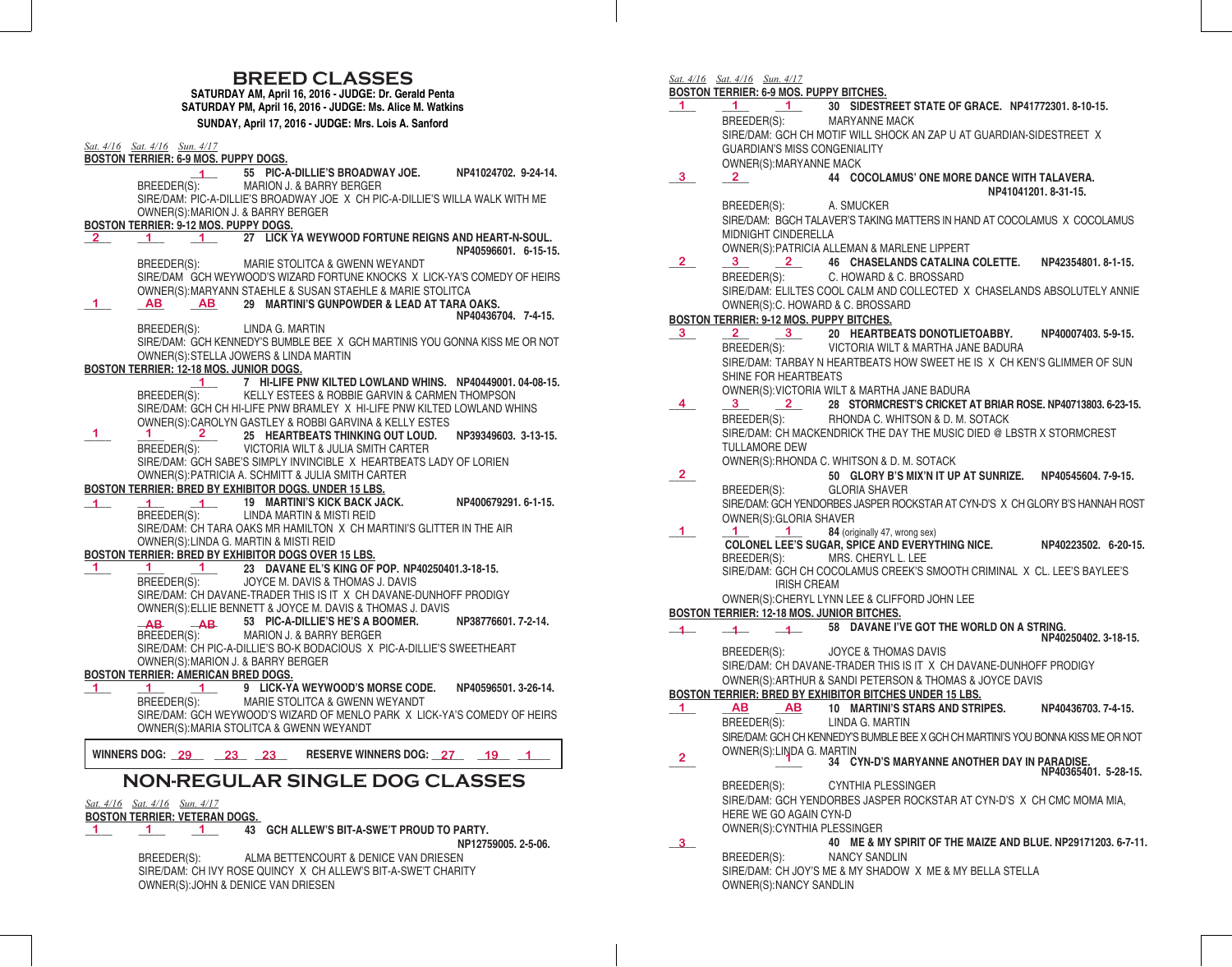|                         | 2                                                 | 60 PIC-A-DILLIE'S JENNIFER ON STAGE. NP41024701.9-24-15.<br>BREEDER(S): MARION J. BERGER                                                                 |                      |
|-------------------------|---------------------------------------------------|----------------------------------------------------------------------------------------------------------------------------------------------------------|----------------------|
|                         |                                                   | SIRE/DAM: PIC-A-DILLIE'S BOUND TO WIN X CH PIC-A-DILLIE'S WILLA WALK WITH ME                                                                             |                      |
|                         |                                                   | OWNER(S): MARION J. & BARRY BERGER                                                                                                                       |                      |
|                         |                                                   | BOSTON TERRIER: BRED BY EXHIBITOR BITCHES OVER 15 LBS.                                                                                                   |                      |
| $\mathbf{1}$            |                                                   | 2 2 32 BIT-A-SWE'T SURPRISE CAMEO.                                                                                                                       | NP40840002. 7-27-15. |
|                         |                                                   | BREEDER(S): DENICE VAN DRIESEN & KETURAH FRITZ                                                                                                           |                      |
|                         |                                                   | SIRE/DAM: GCH CH ALLEW'S BIT-A-SWE'T PROUD TO PARTY X CH BIT-A-SWE'T & K'S                                                                               |                      |
|                         | HOPE SPRINGS ETERNAL                              |                                                                                                                                                          |                      |
|                         |                                                   | OWNER(S): DENICE VAN DRIESEN & KETURAH D. FRITZ & JOHN VAN DRIESEN                                                                                       |                      |
| 2                       |                                                   | 1 1 38 DAVANE SHE'S A BAD MAMA JAMA. NP40250404. 3-18-15.                                                                                                |                      |
|                         | BREEDER(S):                                       | JOYCE M. DAVIS & TOMAS J. DAVIS                                                                                                                          |                      |
|                         |                                                   | SIRE/DAM: CH DAVANE-TRADER THIS IS IT X CH DAVANE-DUNHOFF PRODIGY                                                                                        |                      |
|                         |                                                   | OWNER(S): JOYCE M. DAVIS & THOMAS J. DAVIS                                                                                                               |                      |
|                         | AGENT: THOMAS J. DAVIS, AKC REG.                  |                                                                                                                                                          |                      |
|                         | <b>BOSTON TERRIER: OPEN BITCHES UNDER 15 LBS.</b> |                                                                                                                                                          |                      |
| $\overline{\mathbf{2}}$ |                                                   | $\frac{2}{3}$ 3 22 HEARTBEATS WHAT A HOOT.                                                                                                               | NP36801402.1-17-14.  |
|                         |                                                   | BREEDER(S): MARTHA JANE BADURA DVM                                                                                                                       |                      |
|                         |                                                   | SIRE/DAM: GCH CH BIT-A-SWEET UP FOR A CHALLENGE X CH HEARTBEATS GOBLET OF FIRE                                                                           |                      |
|                         |                                                   | OWNER(S): MARTHA JANE BADURA DVM                                                                                                                         |                      |
|                         |                                                   | 1 2 52 GLORY B'S CAPPUCINO. NP36286704. 12-30-13.                                                                                                        |                      |
|                         | BREEDER(S):                                       | <b>GLORIA SHAVER</b>                                                                                                                                     |                      |
|                         |                                                   | SIRE/DAM: CHMACKENDRICK THE DAY THE MUSIC DIED@LNSTR X GLORY B'S NOBODY                                                                                  |                      |
|                         | DOES IT BETTER                                    |                                                                                                                                                          |                      |
|                         | OWNER(S): GLORIA SHAVER                           |                                                                                                                                                          |                      |
| $\mathbf{1}$            |                                                   | 3 1 54 TAR BAY HEARTBEATS RED VELVET. NP38706206. 12-20-14.                                                                                              |                      |
|                         | BREEDER(S):                                       | JANET LEWIS & VICTORIA WILT                                                                                                                              |                      |
|                         |                                                   | SIRE/DAM: HEARTBEATS PONY EXPRESS X TAR BAY & ANCHORS JUTE BOX                                                                                           |                      |
|                         | OWNER(S): JANET LEWIS                             |                                                                                                                                                          |                      |
|                         | BOSTON TERRIER: OPEN BITCHES OVER 15 LBS.         |                                                                                                                                                          |                      |
| 1.                      |                                                   |                                                                                                                                                          |                      |
|                         |                                                   | $\underbrace{1}_{\text{BREEDER(S)}}$ 24 DAVANE-TRADER DIAMOND HEIST. NP39245006. 1-25-15.<br>BREEDER(S): LINDA TRADER & JOYCE M. DAVIS & THOMAS J. DAVIS |                      |
|                         |                                                   | SIRE/DAM: CH AL-MAR'S RIDE'N BAD X DAVANE-TRADER DIAMOND JUBILEE                                                                                         |                      |
|                         |                                                   | OWNER(S): LINDA TRADER & JOYCE M. DAVIS & THOMAS J. DAVIS                                                                                                |                      |
|                         | AGENT: THOMAS J. DAVIS, AKC REG.                  |                                                                                                                                                          |                      |
| AВ                      |                                                   | AB 26 IVYLANE N DAVIDSON BEE HIVE FULL OF HONEY.                                                                                                         |                      |
|                         |                                                   |                                                                                                                                                          | NP40522104, 7-13-15. |
|                         |                                                   | BREEDER(S): WANDA WALTHALL & TINA STARR                                                                                                                  |                      |
|                         |                                                   | SIRE/DAM: GCH KENNEDY'S BUMBLE BEE X IVYLANE N AMOUR'S GOIN BONKERS                                                                                      |                      |
|                         | OWNER(S):LARELLE CLARK                            |                                                                                                                                                          |                      |
| $\mathbf{2}$            | $2 \qquad \qquad$                                 | 1 42 COL.LEE'S BAILEE'S IRISH CREAM. NP34564902. 6-8-13.                                                                                                 |                      |
|                         | BREEDER(S):                                       | CHERYL L. LEE                                                                                                                                            |                      |
|                         |                                                   | SIRE/DAM: FIVEFORKS' GEOMETRY MATTERS AT KAYAS X LEE'S BELLE OF THE BALL                                                                                 |                      |
|                         | OWNER(S): MRS. CHERYL L. LEE                      |                                                                                                                                                          |                      |
|                         |                                                   |                                                                                                                                                          |                      |
| 3                       | $3 \t 2$                                          | 56 TAR BAY HEARTBEATS FLUKE OF NATURE. NP31000004.12-31-11                                                                                               |                      |
|                         |                                                   | BREEDER(S): JANET LEWIS & VICTORIA WILT                                                                                                                  |                      |
|                         |                                                   | SIRE/DAM: CH HEARTBEATS ORDER OF THE PHOENIX X TAR BAY HEARTBEATS SWEET                                                                                  |                      |
|                         | <b>CONTESSA</b>                                   |                                                                                                                                                          |                      |
|                         |                                                   | OWNER(S): JANET LEWIS & VICTORIA WILT                                                                                                                    |                      |
| 4                       | 4 <sup>1</sup>                                    | 78 GLORY B'S PEPPERMINT MOCHA.                                                                                                                           | NP36286703.12-30-15. |
|                         | BREEDER(S):                                       | <b>GLORIA SHAVER</b>                                                                                                                                     |                      |
|                         |                                                   | SIRE/DAM: CH MACKENDRICK THE DAY THE MUSIC DIED @LNSTR X GLORY B'S NO                                                                                    |                      |
|                         | <b>BODY DOES IT BETTER</b>                        |                                                                                                                                                          |                      |
|                         | <b>OWNER(S): RUTH BAATNES</b>                     |                                                                                                                                                          |                      |
|                         |                                                   |                                                                                                                                                          |                      |

## **2016 BEST OF BREED**

|    | Sat. 4/16 Sat. 4/16        | Sun. 4/17               |                                                                                                                         |                      |
|----|----------------------------|-------------------------|-------------------------------------------------------------------------------------------------------------------------|----------------------|
|    | <b>BEST OF BREED DOGS:</b> |                         |                                                                                                                         |                      |
|    |                            |                         | 11 GCH WEYWOOD'S FORTUNE KNOCKS. NP36693803. 11-13-13.<br>BREEDER(S): GWENN & JANEE WEYANDT                             |                      |
|    |                            |                         | SIRE/DAM: GCH KEYNOTE'S KNOCKOUT KID X WEYWOOD'S FORTUNATE ONE                                                          |                      |
|    |                            |                         | OWNER(S): GWENN WEYANDT & JANEE WEYANDT                                                                                 |                      |
|    |                            |                         | 15 GCH WEYWOOD'S WIZARD OF MENLO PARK.                                                                                  |                      |
|    |                            |                         |                                                                                                                         | NP34911202.3-5-13.   |
|    |                            |                         | BREEDER(S): GWENN WEYANDT & JANEE WEYANDT                                                                               |                      |
|    |                            |                         | SIRE/DAM: GCH KEYNOTE'S KNOCKOUT KID X WEYWOOD'S FAME AND FORTUNE                                                       |                      |
|    |                            |                         | OWNER(S): GWENN WEYANDT & JANEE WEYANDT                                                                                 |                      |
|    |                            |                         | 17 CH DAVANE ULTIMATE CRAVING.                                                                                          | NP36984204.3-19-14.  |
|    |                            |                         | BREEDER(S): JOYCE M. DAVIS & TOM J. DAVIS<br>SIRE/DAM: CH DAVANE-TRADER THIS IS IT X CH DAVANE-DUNHOFF THE CROWN JEWELS |                      |
|    |                            |                         | OWNER(S): BILLIE JO & ADAM EDWARDS & JOYCE & TOM DAVIS                                                                  |                      |
| AB |                            |                         | 21 CH MARTINI'S IRISH EYES ARE SMILING. NP38302202. 9-29-14.                                                            |                      |
|    |                            |                         | BREEDER(S): JANET DONAHUE & LINDA G. MARTIN                                                                             |                      |
|    |                            |                         | SIRE/DAM: CH ZURAN'S I AM LEGEND X GCH CH MARTINI'S JAMESON NIGHTCAP                                                    |                      |
|    |                            |                         | OWNER(S): LINDA MARTIN & MISTI REID COOK                                                                                |                      |
|    |                            |                         | 35 CH HEART BEATS DAUNTLESS.                                                                                            | NP39349602, 3-13-15. |
|    | BREEDER(S):                |                         | VICTORIA WILT & JULIA SMITH CARTER                                                                                      |                      |
|    |                            |                         | SIRE/DAM: GCH CH SABE'S SIMPLY INVINCIBLE X HEARTBEATS LADY OF LORIEN                                                   |                      |
|    |                            |                         | OWNER(S): VICTORIA WILT & JULIE SMITH CARTER                                                                            |                      |
|    |                            |                         | 37 GCH YENDORBES JASPER ROCKSTAR AT CYN-D'S.                                                                            | NP29715403.7-26-11.  |
|    | BREEDER(S):                |                         | BETTY WARE                                                                                                              |                      |
|    |                            |                         | SIRE/DAM: CH CYN-D'S JASPER JAX X YENDORBE'S JUST BECKLEY                                                               |                      |
|    |                            |                         | OWNER(S): CYNTHIA PLESSINGER                                                                                            |                      |
|    |                            |                         | 39 GCH CH KLAUDER'S HE'S NO PUSHOVER.                                                                                   |                      |
|    |                            |                         |                                                                                                                         | NP35442703.9-3-13.   |
|    | BREEDER(S):                |                         | CHRISTOPHER KLAUDER                                                                                                     |                      |
|    |                            |                         | SIRE/DAM: GCH CH YENDORBE'S JASPER ROCKSTAR AT CYN-D'S X GCH CH CMC                                                     |                      |
|    |                            |                         | ADVENTURS IN GEOMETRY<br>OWNER(S): CHRISTOPHER & DIANE KLAUDER                                                          |                      |
|    |                            |                         | 41 GCH BIT-A-SWE'T TWIST OF FATE. NP38062701. 7-19-14.                                                                  |                      |
|    | BREEDER(S):                |                         | DENICE VAN DRIESEN & KETURAH D. FRITZ                                                                                   |                      |
|    |                            |                         | SIRE/DAM: GCH ALLEW'S BIT-A-SWE'T PROUD TO PARTY X CH BOJENX JUNGLE BELL                                                |                      |
|    |                            |                         | ROCK FOR BIT-A-SWE'T                                                                                                    |                      |
|    |                            |                         | OWNER(S): DENICE VAN DRIESEN & KETURAH D. FRITZ                                                                         |                      |
|    |                            |                         | 45 GCH SANJO'S N HI-SOCIETY SOUTH'S RECON MAN.                                                                          |                      |
|    |                            |                         |                                                                                                                         | NP39699901.2-7-15.   |
|    |                            |                         | BREEDER(S): L. F. 'SANDI' FRIEND<br>SIRE/DAM: CH HI-SOCIETY'S THAT'S MY STORY X CH SAN-JO'S APRIL FOOL'S DAY FOLLY      |                      |
|    |                            | OWNER(S): SANDIE FRIEND |                                                                                                                         |                      |
|    |                            |                         | 49 CH TARBABY N HEARTBEATS HOW SWEET HE IS.                                                                             |                      |
|    |                            |                         |                                                                                                                         | NP37154503.5-28-14.  |
|    | BREEDER(S):                |                         | JANET LEWIS & VICTORIA WILT                                                                                             |                      |
|    |                            |                         | SIRE/DAM: GCH HEARTBEATS I COULD JUST EAT HIM UP X TARBAY'4' ANCHORS                                                    |                      |
|    |                            | <b>HUMMING JOLENE</b>   |                                                                                                                         |                      |
|    |                            |                         | OWNER(S): VICTORIA WILT & JULIE SMITH CARTER & BRITTANY SYDLIK                                                          |                      |
|    | BREEDER(S):                |                         | 51 CH SIDESTREET GUARDIAN SO AND SO, NP38305503,10-4-14,                                                                |                      |
|    |                            |                         | MARYANNE MACK & KRISTINE LEONARD<br>SIRE/DAM: CH SIDESTREET GUARDIAN YES, NO, MAYBE SO X GUARDIAN'S TOLD YOU            |                      |
|    |                            |                         | SO ON SIDESTREET                                                                                                        |                      |
|    |                            | OWNER(S): MARYANNE MACK |                                                                                                                         |                      |